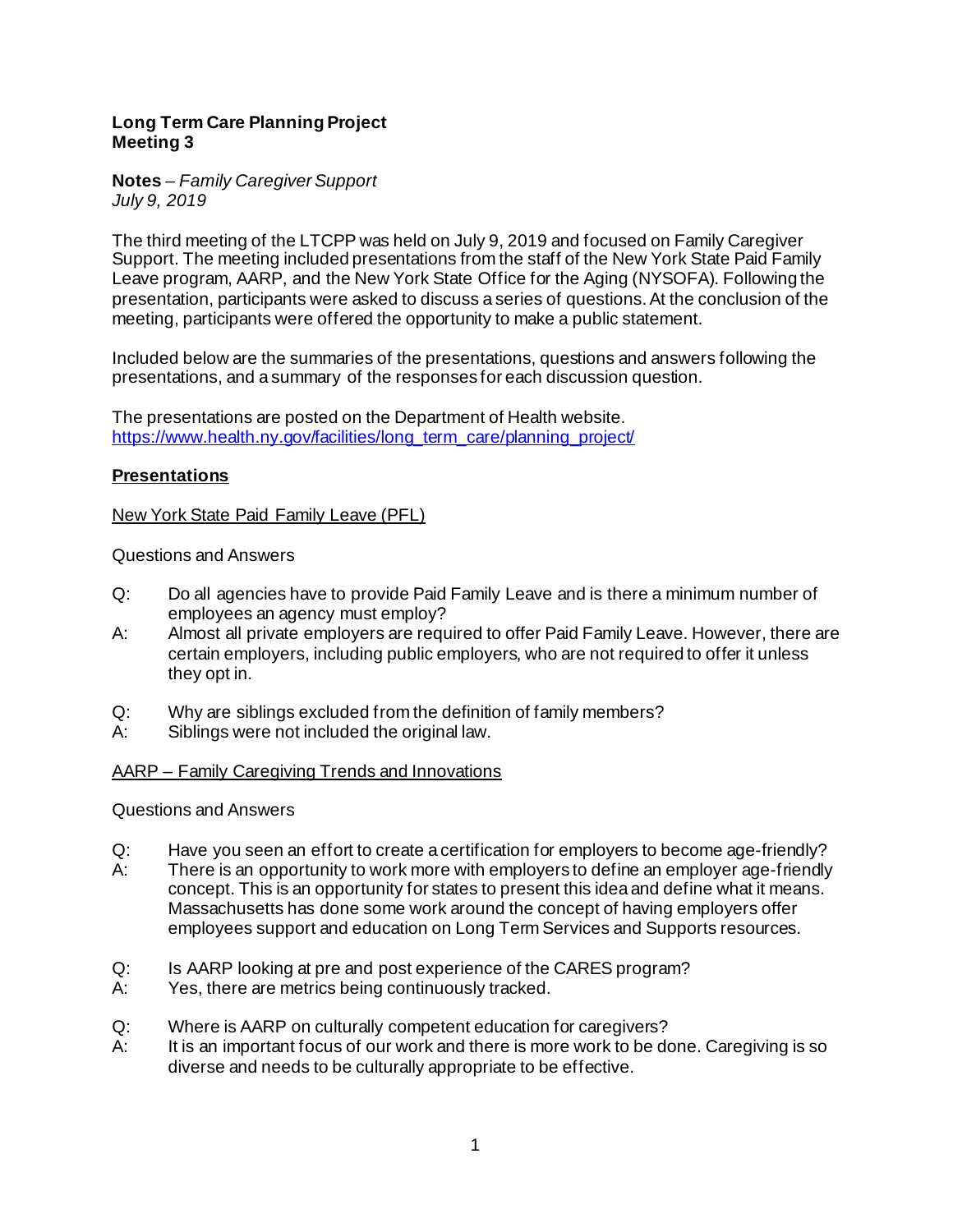- Q: Do you see AARP taking a step into the direct care workforce to apply your research and information into practice?
- A: We are consumer and advocate focused and would not actively carry out programs in the professional sector. We leverage networking and knowledge to advocate for others to do this to increase adoption and support.

# **Discussion Questions for Participants**

Participants were provided with a list of discussion questions and were asked to discuss them with members at their table. Included below are the responses from those questions.

Question 1*: What specific non-monetary actions can New York take to better support family caregivers?* 

- Integrate caregiver information into additional places such as chronic disease grants
- Increase utilization the Medicare Care Plan
- Embed respite programs within the YMCA
- Require dementia screenings during annual exams
- Educate physicians about asking patients who the caregiver is and ensuring that every patient is asked if they are a caregiver
- Require health plans to mandate physicians to collect data on whether a patient is a caregiver
- Better connect community-based services and health care
- Include caregiver comments to hospitals, nursing homes, and doctors in the patient record and medical notes
- Require the hospital discharge system to inform caregivers about respite services and link them to such services
- Encourage more data sharing for benefits across agencies
- Look more closely at language and program names to see if they speak to the caregiver
- Put the family caregiver in the care plan
- Establish policies that align with caregiving in providing complete care needs for patient/family
- Create a virtual platform where all service providers and caregivers can collaborate
- Develop a mobile care plan that includes caregivers and moves with patient to all service providers
- Develop a NYS vision, mission, and values that shape the NYS approach to provision of family caregiver support. We do the "what" well but could do better on shaping the "how."

## Question 2: *What specific actions can New York take to better support family caregivers that will have a fiscal impact on the State Budget?*

- Create drop-in programs for caregivers utilizing university systems and faith agencies
- Loan forgiveness and/or credit bearing service for aide work and respite roles
- Invest in the development of infrastructure for service areas for delivery of Home and Community-Based Services (HCBS) and Long Term Support Services (LTSS), including transportation improvements for patients and caregivers and shorter commutes and more reliable transport options for low wage LTSS workers
- Recognize sibling relationship for respite care and in paid family leave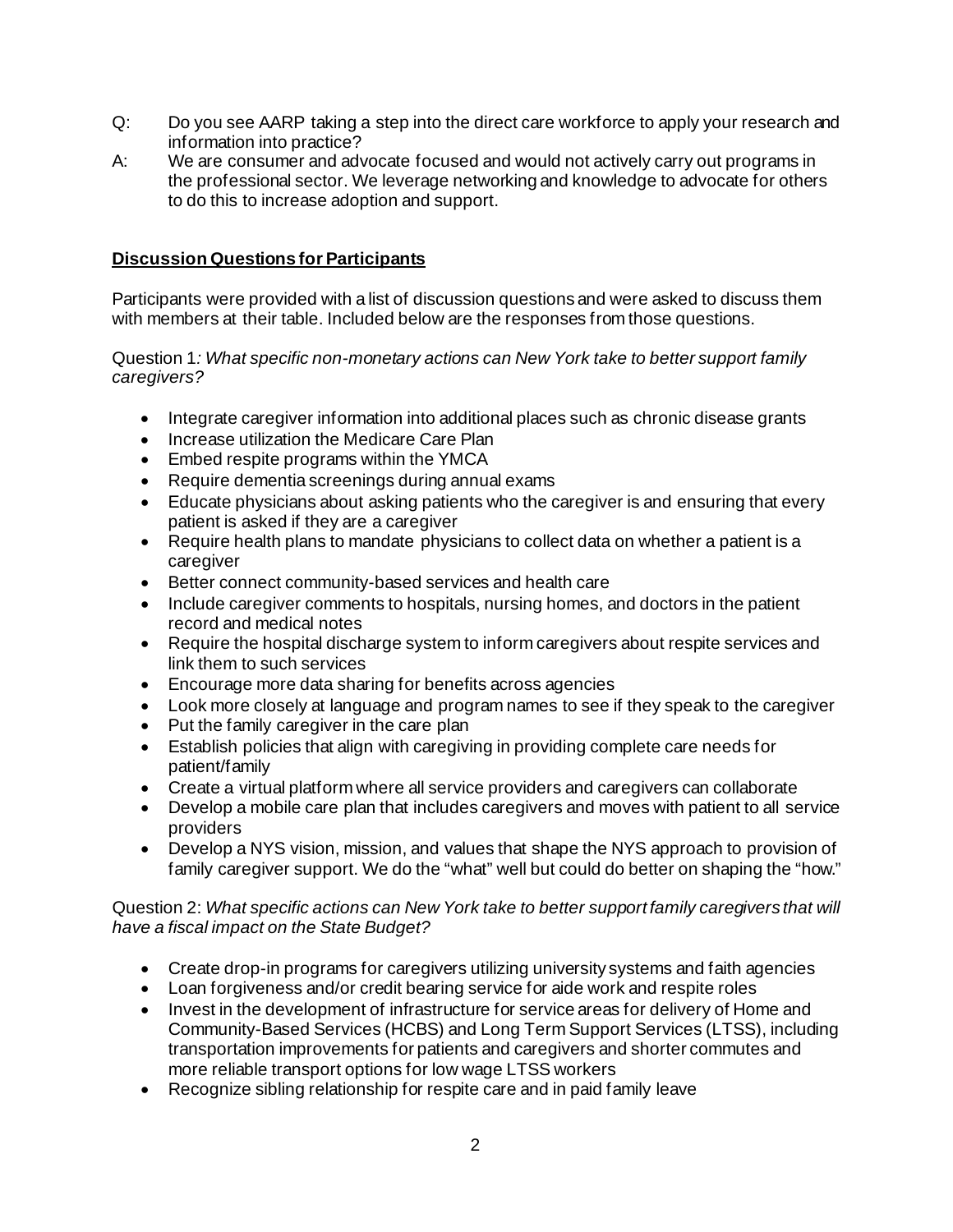- Regulate Consumer Directed Personal Assistance Program (CDPAP) Fiscal Intermediaries (FI) to have routine audits to mitigate overutilization
- Routinely collect outcome measures from home-based services
- Increase education to families, including about Paid Family Leave
- Increase education and training for counties and hospital staff
- Develop programs that supplement caregiver's income, similar to PFL, but could fill in gap of percentage not covered by PFL
- Universal Long Term Care (LTC) insurance or make LTC insurance more affordable
- Invest in development of the workforce of formal caregivers
- Increase pay and benefits for home health aides
- Require that Managed Long Term Care Plans (MLTCP) provide respite benefit
- Work with Medicare Managed Care Organizations (MCOs) to expand respite through their flexibility for community-based care provided under new federal rules
- Allow tax credits for caregiver supports
- Allow Assisted Living Centers to provide respite
- Expand programs that pay family caregivers to provide care

#### Question 3: *What could we do to improve or enhance Lifespan Respite in New York State?*

- Generate more awareness and have better State coordination of information
- Increase availability of respite in rural communities
- Ensure that respite is all inclusive, including clients with behavior or memory deficits
- Increase outreach and education to communities
- Expand grant programs
- Work with local facilities to expand respite services
- Open access to remove insurances barriers and improve coverage for respite
- Increase funding for respite to reduce burden on family caregivers

## Question 4: *What new services or models are needed to overcome obstacles and/or build in strengths?*

- Expand PFL to support the health and well-being of caregivers, as well as the person they are caring for
- Engage public and private colleges to provide credits for students who provide volunteer respite services
- Include respite services as a core benefit of MLTCP
- Managed Care or commercial payors create a pilot respite program
- Increase funding for volunteer/respite management organizations
- Create an equivalent of a "Good Housekeeping Seal of Approval" for services

#### Question 5: *What changes in programs, policies and practices are needed to increase access to respite?*

- Increase access to medical, social day care, and transportation services
- Utilize Assisted Living Programs (ALP) for respite services
- Care coordination for non-Medicaid clients and caregivers through a volunteer respite manager
- Create a program with payors to fund respite services
- Replicate the Alzheimer's Association respite model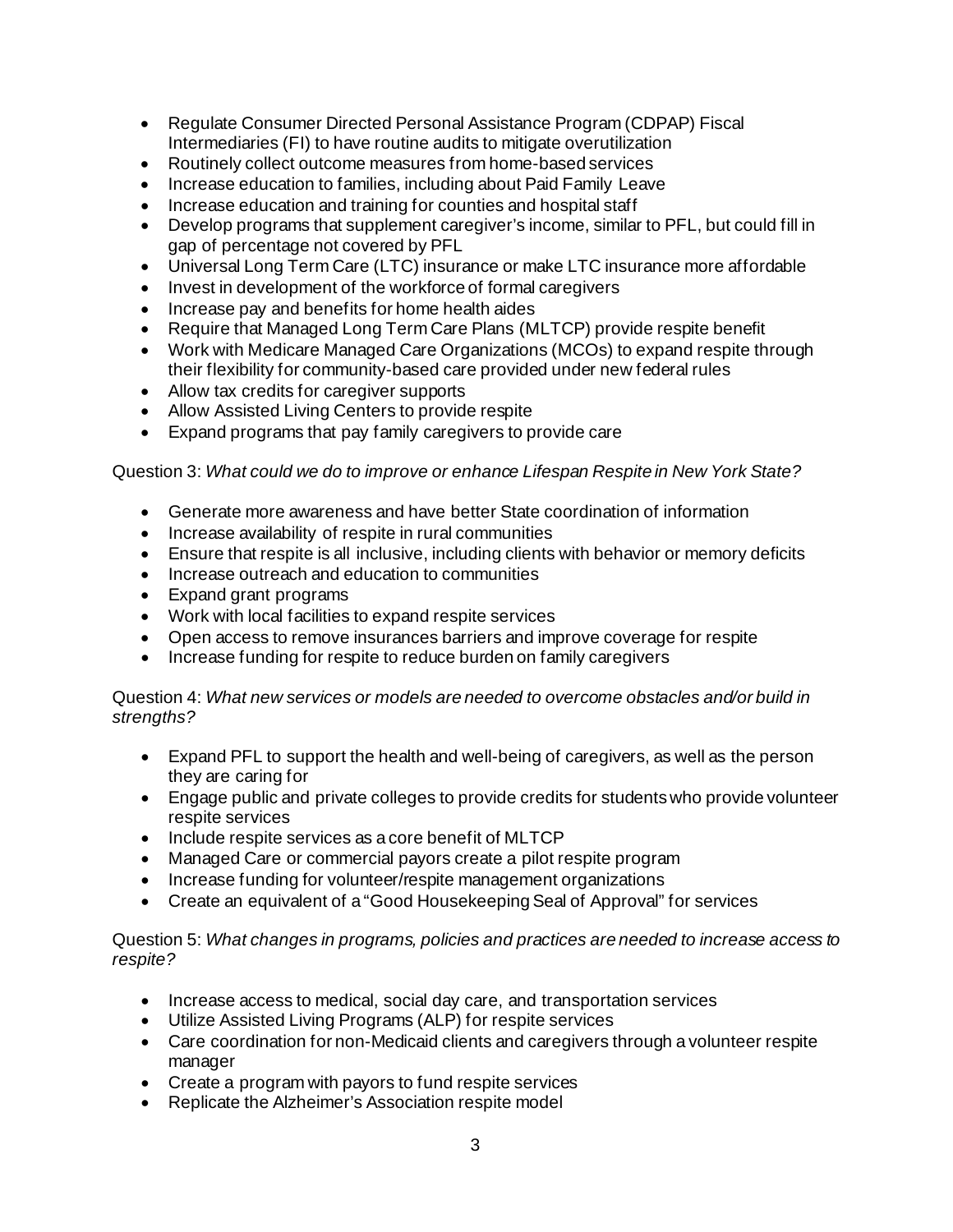- Develop a uniform approach of supporting respite programs across the State
- Provide technology assistance with well check calls/visits from police and EMS workers to allow caregivers to make sure recipient is safe
- Provide additional training for family caregivers and paid caregivers
- Add benefits or incentives for a family member or friend to step in to provide care, for example college credits
- Create incentives for employers to support their employees in taking time to provide the care their families need, for example six hour work day versus an eight hour work day, tax incentives for employer
- Explore creating a need-based/sliding fee scale for respite services for those not covered by insurance
- Create a volunteer blog or website that shires ideas of activities volunteers have done with care receiver to encourage committed, caring, and creative volunteers
- Create transportation vouchers for respite volunteers
- Work with colleges that train health care professionals to develop credit bearing activities that involve respite and other hands-on experience with those in need of care

Question 6: *What are the most effective strategies to identify and connect caregivers to services given that most caregivers do not self-identify as such?*

- Take away term" caregiver" or broaden the term
- Help employees identify as a caregiver
- Develop generic Did You Know e-mails are you doing "x, y, z? then you may be a caregiver." These could come from AARP, EAP programs, etc.
- Have caregiver information available when people log into patient portals
- Change the language, for example instead of "Does your mom need help?" use "Do you need help caring for your mom?"
- Schedule focus groups to determine language
- Keep the NY Connects database constantly updated and share information regarding NY Connects
- Work with health care providers and providers of services that caregivers seek to ensure the providers understand that caregivers are on the same state of change continuum as someone contemplating a behavior change, understand that not everyone has strong family support and a role shift within a family take time, family caregiving may not be the biggest stressor in a caregivers current situation, and the family caregiver with the care receiver may not always be the one with authority to make decisions on behalf of the care receiver.

## Question 7*: How could employers be helpful in providing information and assistance to working caregivers?*

- Better communication in linking resources and organizations that exist in the community
- Lunch and learns given by a professional organization
- Employer's Human Resources (HR) departments give seminars to their employees about Paid Family Leave
- Every employer should educate the staff regarding local resources through a resource list being provided upon hire or other methods